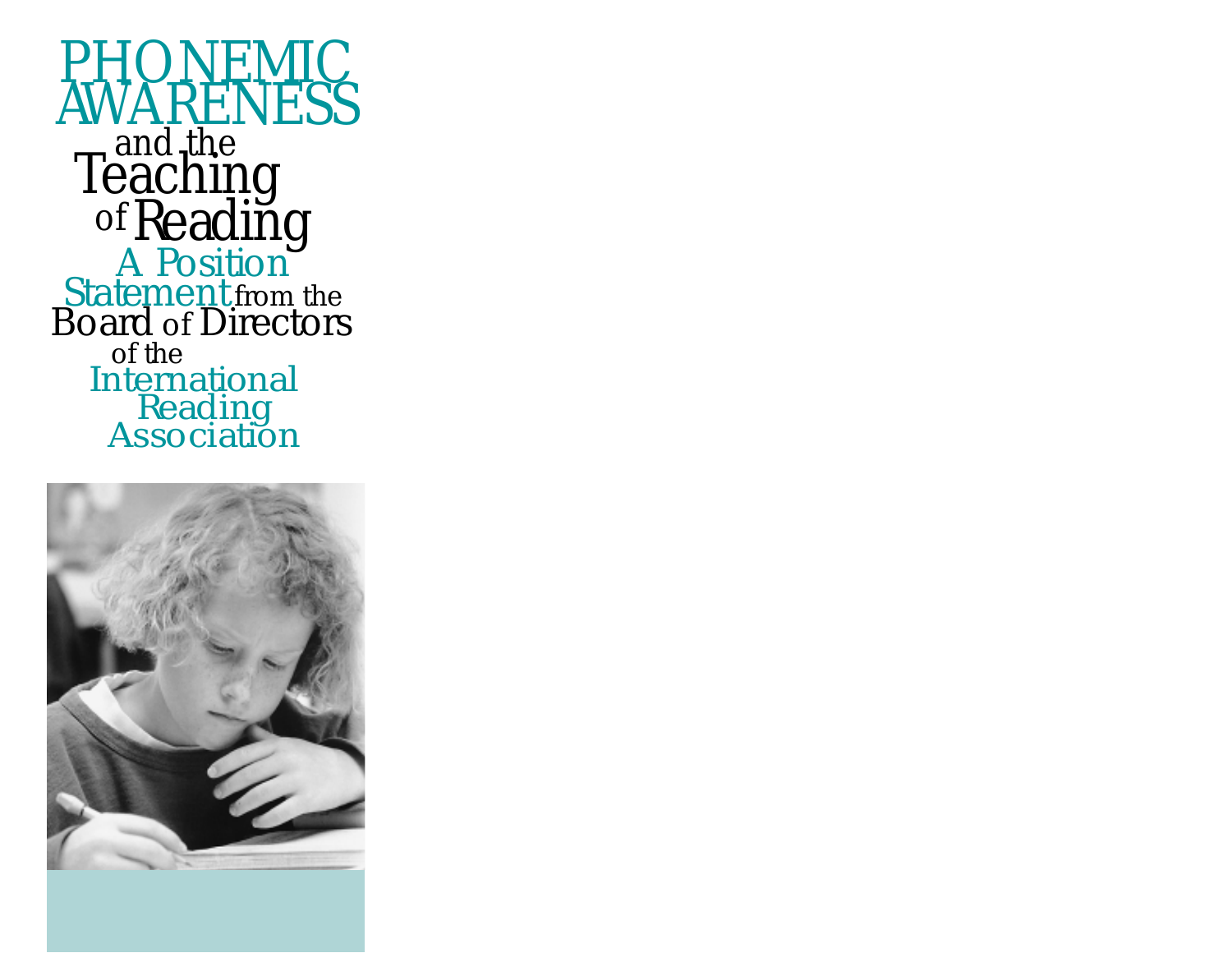*Much has been written regarding phonemic awareness, phonics, and the failure of schools to teach the basic skills of reading. The Board of Directors offers this position paper in the hope of clarifying some of these issues as they relate to research, policy, and practice.* 

*We view research and theory as a resource for educators to make informed instructional decisions. We must use research wisely and be mindful of its limitations and its potential to inform instruction.* 

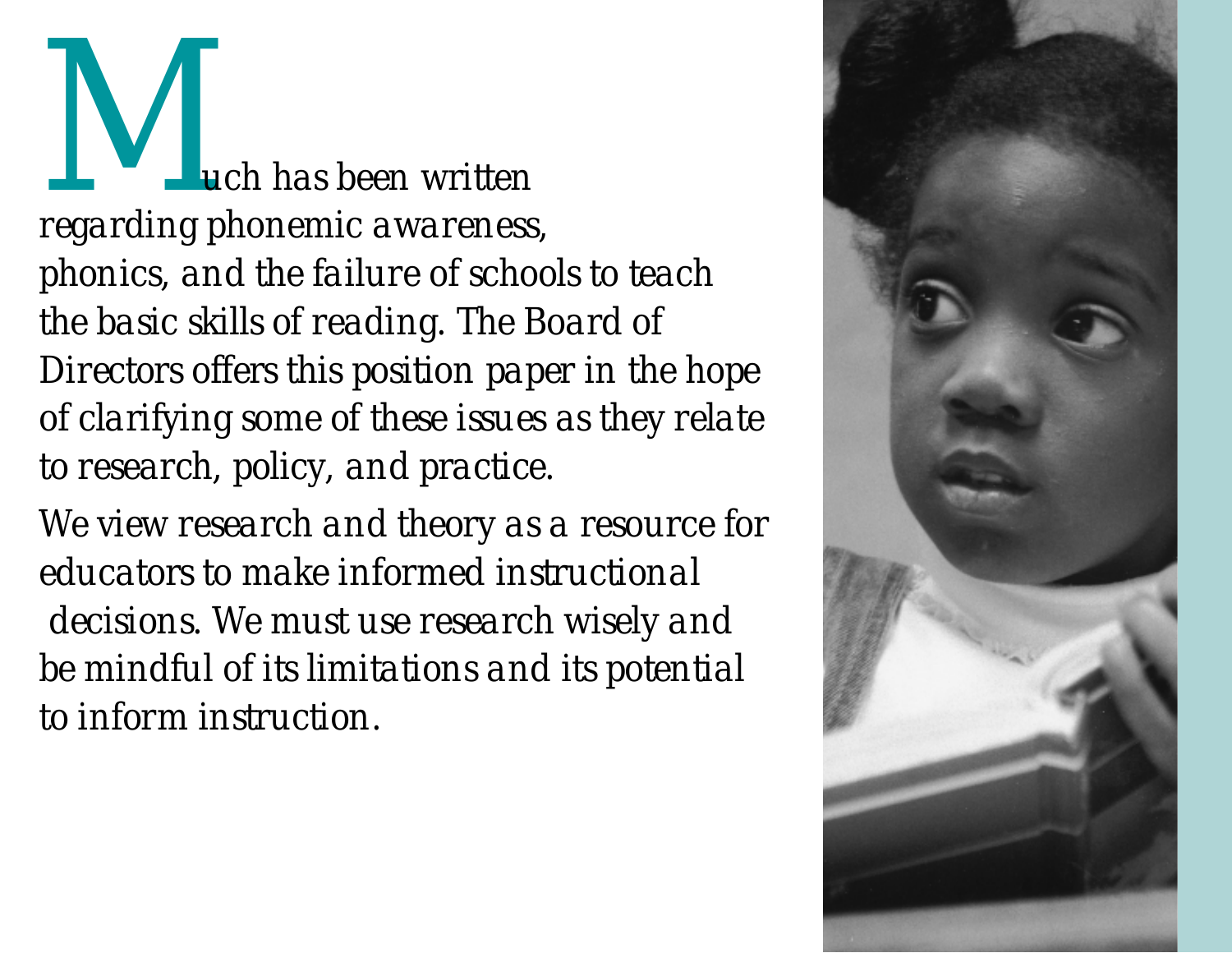## What is phonemic awareness?

There is no single definition of phonemic awareness. The term has gained popularity in the 1990s as researchers have attempted to study early-literacy development and reading disability. Phonemic awareness is typically described as an insight about oral language and in particular about the segmentation of sounds that are used in speech communication. Phonemic awareness is characterized in terms of the facility of the language learner to manipulate the sounds of oral speech. A child who possesses phonemic awareness can segment sounds in words (for example, pronounce just the first sound heard in the word *top*) and blend strings of isolated sounds together to form recognizable word forms. Often, the term *phonemic awareness* is used interchangeably with the term *phonological awareness*. To be precise, phonemic awareness refers to an understanding about the smallest units of sound that make up the speech stream: phonemes. Phonological awareness encompasses larger units of sound as well, such as syllables, onsets, and rimes. We use the term phonemic awareness in this document because much of the theoretical and empirical literature focuses specifically on phonemes. We also choose to use this term because of its more common use in the professional literature and in professional discussions.

## Why the sudden interest in phonemic awareness?

The findings regarding phonemic awareness are not as new to the field of literacy as some may think, although it is only in recent years that they have gained wide attention. For over 50 years discussions have continued regarding the relation between a child's awareness of the sounds of spoken words and his or her ability to read. In the 1940s some psychologists noted that children with reading disabilities were unable to differentiate the spoken word into its sounds and put together the sounds of a word. Psychological research intensified during the 1960s and 1970s. Within the reading educational community there was research (for example, the "First-Grade Studies" in 1967) hinting at the important relation between sound awareness and learning to read.

Recent longitudinal studies of reading acquisition have demonstrated that the acquisition of phonemic awareness is highly predictive of success in learning to read in particular in predicting success in learning to decode. In fact, phonemic awareness abilities in kindergarten (or in that age range) appear to be the best single predictor of successful reading acquisition. There is converging research evidence to document this relation, and few scholars would dispute this finding. However, there is considerable disagreement about what the relation means in terms of understanding reading acquisition and what the relation implies for reading instruction.

## Isn't phonemic awareness just a 1990s word for phonics?

Phonemic awareness is not phonics. Phonemic awareness is an understanding about spoken language. Children who are phonemically aware can tell the teacher that *bat* is the word the teacher is representing by saying the three separate sounds in the word. They can tell you all the sounds in the spoken word *dog*. They can tell you that, if you take the last sound off *cart*, you would have *car*. Phonics, on the other hand, is knowing the relation between specific, printed letters (including combinations of letters) and specific, spoken sounds. You are asking children to show their phonics knowledge when you ask them which letter makes the first sound in *bat* or *dog* or the last sound in *car* or *cart*. The phonemic awareness tasks that have predicted successful reading are tasks that demand that children attend to spoken language, not tasks that simply ask students to name letters or tell which letters make which sounds. In fact, if phonemic awareness just meant knowledge of letter-sound relations, there would have been no need to coin a new term for it.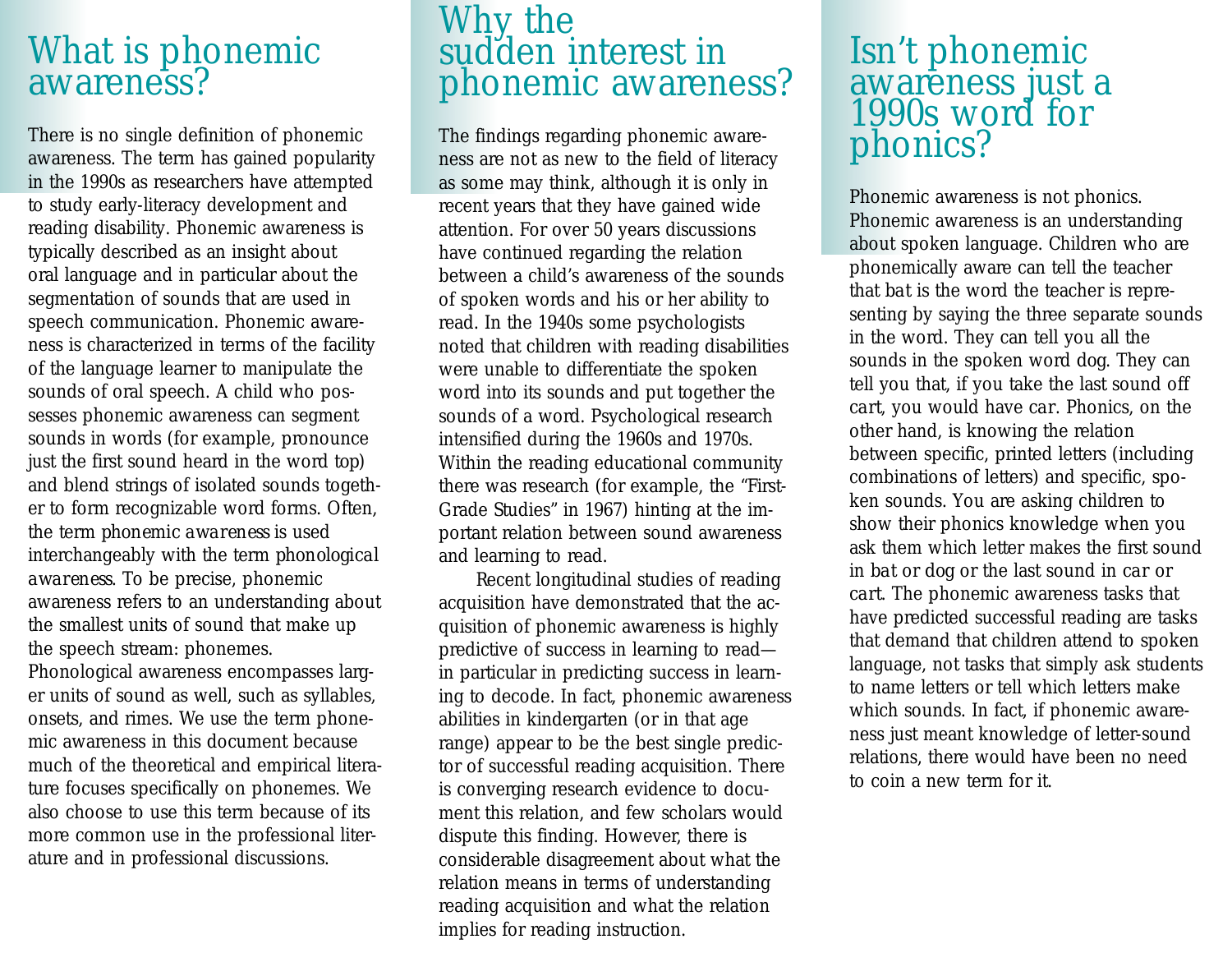## How does phonemic awareness work to facilitate reading acquisition?

That phonemic awareness predicts reading success is a fact. We can only speculate on why the strong relation exists. One likely explanation is that phonemic awareness supports understanding of the alphabetic principle—an insight that is crucial in reading an alphabetic orthography. The logic of alphabetic print is apparent to learners if they know that speech is made up of a sequence of sounds (that is, if they are phonemically aware). In learning to read, they discover that it is those units of sound that are represented by the symbols on a page. Printed symbols may appear arbitrary to learners who lack phonemic awareness.



If phonemic awareness is the best predictor of success in beginning reading, shouldn't we put all our time and effort in kindergarten and early reading into developing it?

Most researchers in this area advocate that we consciously and purposefully attend to the development of phonemic awareness as a part of a broad instructional program in reading and writing. Certainly, kindergarten children should have many opportunities to engage in activities that teach them about rhyme, beginning sounds, and syllables. How much time is needed for this kind of focused instruction is something only the teacher can determine based on a good understanding of the research on phonemic awareness and of his or her students' needs and abilities. Research suggests that different children may need different amounts and forms of phonemic awareness instruction and experiences. The research findings related to phonemic awareness suggest that although it might be necessary it is certainly not sufficient for producing good readers. One thing is certain: We cannot give so much attention to phonemic-awareness instruction that other important aspects of a balanced literacy curriculum are left out or abandoned.

Is phonemic awareness a single, momentary insight? Or, is it best described as a skill that develops gradually over time?

Phonemic awareness has been measured using a variety of tasks that appear to tap into an individual's ability to manipulate the sounds of oral language. However, some tasks may require a more sophisticated understanding of sound structures than others. For example, rhyming appears much earlier than segmentation abilities for most children. Also, it seems to matter that children can hear the sounds of a spoken word in order, but it is not clear how early or late this ability does or should develop. Researchers are still working to identify the kinds of tasks and what aspects of phonemic awareness they might tap. It appears from the research that the acquisition of phonemic awareness occurs over time and develops gradually into more and more sophisticated levels of control. Some research suggests that there is a diversity of developmental paths among children. How much control is necessary for the child to discover the alphabetic principle is still unclear. There is no research evidence to suggest that there is any exact sequence of acquisition of specific sounds in the development of phonemic awareness, only that there is increasing control over sounds in general.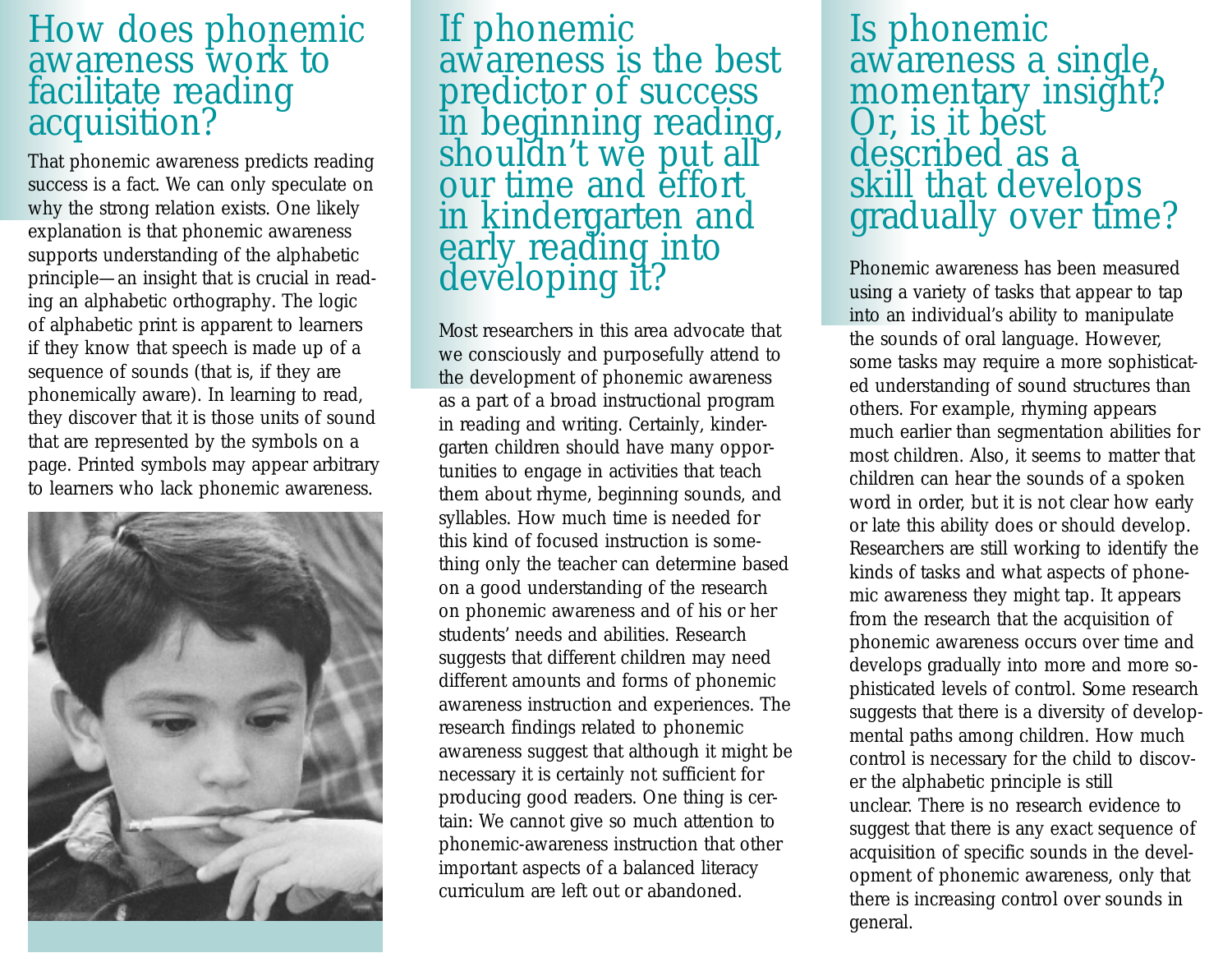It has been stressed that phonemic awareness is an oral language skill and that it has nothing to do with print, letters, or phonics. Is this true?

It is true that phonemic awareness is an insight about oral language, and that you can assess phonemic awareness through tasks that offer no reference to print. However, to suggest that there is no relation between the development of phonemic awareness and print is misleading. There is evidence to suggest that the relation between phonemic awareness and learning to read is reciprocal: phonemic awareness supports reading acquisition, and reading instruction and experiences with print facilitate phonemic awareness development. The question remains as to the amount and forms of phonemic awareness one must have in order to profit from reading instruction that is focused on decoding. For instance, some research suggests that the abilities to blend and isolate sounds in the speech stream support reading acquisition while the ability to delete sounds from spoken words is a consequence of learning to read. The precise relation between phonemic awareness abilities and reading acquisition remains under investigation.

## How can phonemic awareness be taught?

The answer to this question has both theoretical and practical implications. Theorists interested in determining the causal contribution of phonemic awareness to learning to read have conducted experimental studies in which some students are explicitly taught phonemic awareness and some are not. Many of the early studies in this genre focused on treatments that emphasize oral language work only. The findings from these studies suggest phonemic awareness can be taught successfully.

More recently, there have been studies of phonemic awareness training that combine and contrast purely oral language approaches to the nurturing of phonemic awareness abilities, with approaches that include interaction with print during the training. These studies suggest that programs that encourage high levels of student engagement and interaction with print (for example, through read-alouds, shared reading, and invented spelling) yield as much growth in phonemic awareness abilities as programs that offer only a focus on oral language teaching. These studies also suggest that the greatest impact on phonemic awareness is achieved when there is both interaction with print and explicit attention to phonemic awareness abilities. In other words, interaction with print combined with explicit attention to sound structure in spoken words is the best vehicle toward growth.

Some research suggests that student engagement in writing activities that encourage invented spelling of words can

promote the development of phonemic awareness. These findings also are consistent with continuing research into the sources of influence on phonemic awareness abilities before students enter school. It is clear that high levels of phonemic awareness among very young children are related to home experiences that are filled with interactions with print (such as being read to at home, playing letter games and language play, and having early writing experiences).

Do all children eventually develop phonemic awareness? Shouldn't we just let them develop this understanding naturally?

*Naturally* is a word that causes many people difficulty in describing language development and literacy acquisition. In so far as it is natural for parents to read to their children and engage them with print and language, then phonemic awareness may develop naturally in some children. But if we accept that these kinds of interactions are not the norm, then we have a great deal of work to do in encouraging parents to engage their young children with print. We need to provide the information, the tools, and the strategies that will help them ensure that their young children will be successful in learning to read.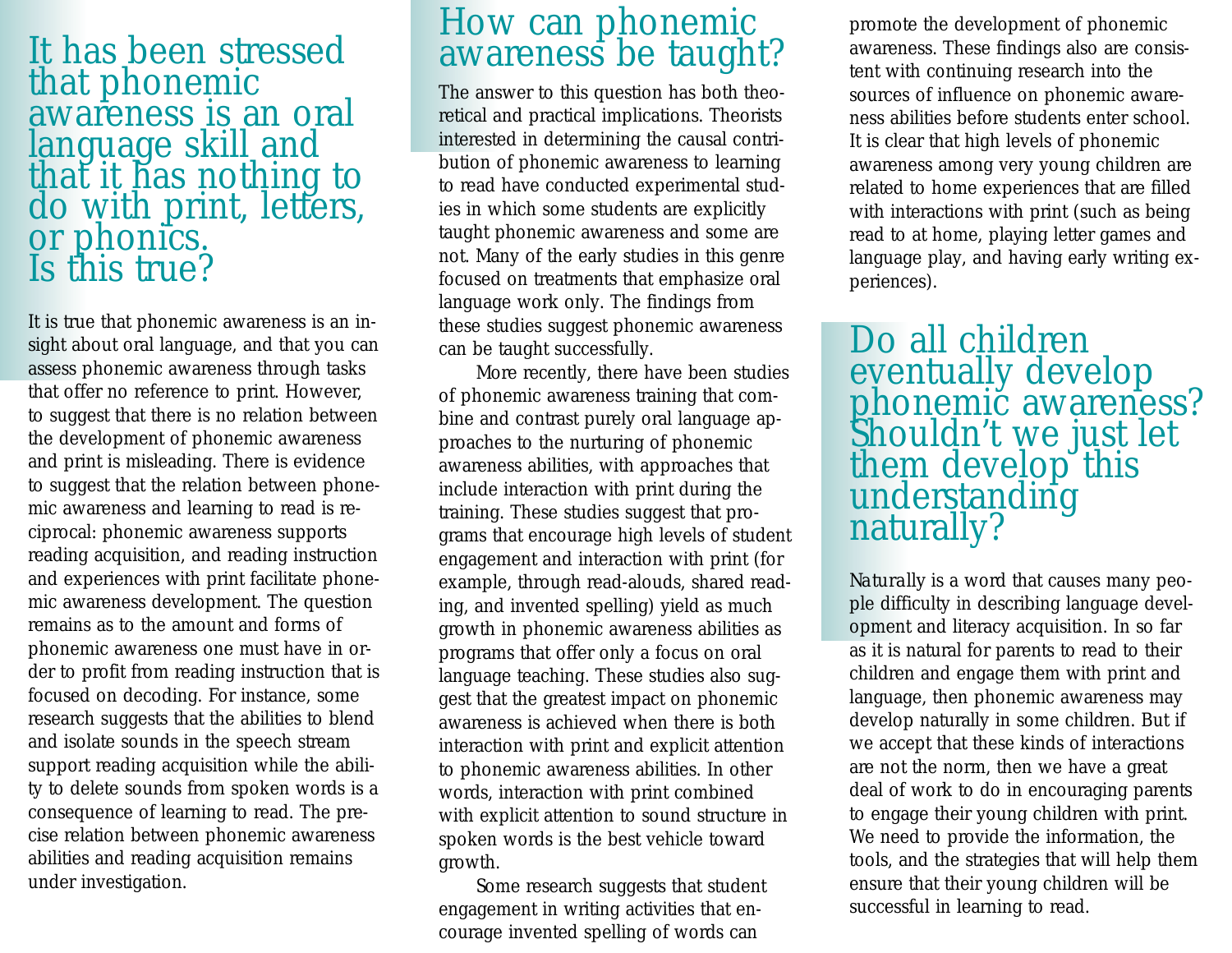In schooling, the same advice holds true. Most children—estimated at more than 80%—develop phonemic awareness by the middle of first grade. Is this natural? Yes, if the natural model of classroom life includes opportunities to engage with print in a variety of ways and to explore language. However, we know that there are many classrooms where such engagement and explicit attention to sounds and print are not natural. We must equip teachers with the information, tools, and strategies they need to provide these kinds of learning opportunities in their classrooms.

The problem is most severe in terms of consequences when the students from economically disadvantaged homes, where the resources and parent education levels are lowest, enter schools that have limited resources and experience in promoting engagement with print. The students who need the most attention may be those who receive the least. We have a responsibility in these situations to not rely on the "natural" and to promote action that is direct, explicit, and meaningful.



## What does this mean for classroom practice?

First, it is critical that teachers are familiar with the concept of phonemic awareness and that they know that there is a body of evidence pointing to a significant relation between phonemic awareness and reading acquisition. This cannot be ignored.

Many researchers suggest that the logical translation of the research to practice is for teachers of young children to provide an environment that encourages play with spoken language as part of the broader literacy program. Nursery rhymes, riddles, songs, poems, and read-aloud books that manipulate sounds may be used purposefully to draw young learners' attention to the sounds of spoken language. Guessing games and riddles in which sounds are manipulated may help children become more sensitive to the sound structure of their language. Many activities already used by preschool and primary-grade teachers can be drawn from and will become particularly effective if teachers bring to them an understanding about the role these activities can play in stimulating phonemic awareness.

## What about the 20% of children who have not achieved phonemic awareness by the middle of first grade?

The research on this statistic is as clear as it is alarming. The likelihood of these students becoming successful readers is slim under current instructional plans.

We feel we can reduce this 20% figure by more systematic instruction and engagement with language early in students' home, preschool, and kindergarten classes.

We feel we can reduce this figure even further through early identification of students who are outside the norms of progress in phonemic awareness development, and through the offering of intensive programs of instruction.

Finally, there may be a small percentage of the students who may have some underlying disability that inhibits the development of phonemic awareness. Several scholars speculate that this disability may be at the root of dyslexia. More research is needed in this area, however. There is some promise here in the sense that we may have located a causal factor toward which remedial assistance can be tailored.

Some people advocate that primary teachers allocate large amounts of time to teaching students how to perform better on phonemic awareness tasks. There are no longitudinal studies that support the effectiveness of this practice in increasing the reading achievement of the children when they reach the intermediate grades.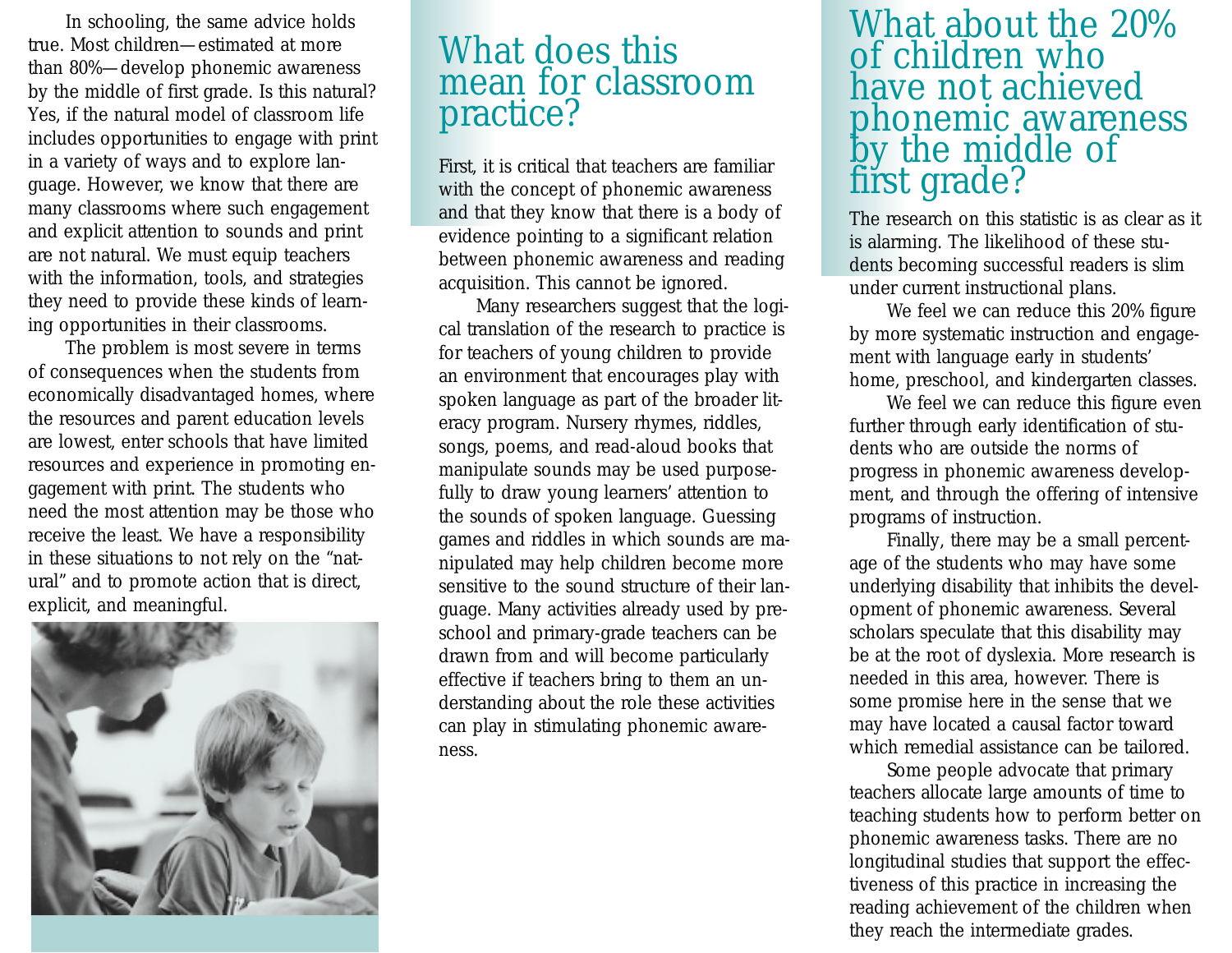What position does the International Reading Association take regarding phonemic awareness and the teaching of reading?

The International Reading Association already has issued a position paper on the role of phonics in the teaching of reading. That paper stresses the importance of phonics in a comprehensive reading program.

In this position statement we have attempted to elaborate on the complex relation between phonemic awareness and reading. We do so without taking away from our commitment to balance in a comprehensive reading program.

On the positive side, research on phonemic awareness has caused us to reconceptualize some of our notions about reading development. Certainly, this research is helping us understand some of the underlying factors that are associated with some forms of reading disability. Through the research on phonemic awareness we now have a clearer theoretical framework for understanding why some of the things we have been doing all along support development (for example, work with invented spelling). Additionally, the research has led us to new ideas that we should continue to study.

On the negative side, we are concerned that the research findings about phonemic awareness might be misused or overgeneralized. We are very concerned with policy initiatives that require teachers to dedicate specific amounts of time to phonemic awareness instruction for all students, or to policy initiatives that require the use of particular training programs for all students. Such initiatives interfere with the important instructional decisions that professional teachers must make regarding the needs of their students. We feel the following suggestions for good reading instruction will lead to the development of phonemic awareness and success in learning to read:

- Offer students a print-rich environment within which to interact;
- Engage students with surrounding print as both readers and writers;
- Engage children in language activities that focus on both the form and the content of spoken and written language;
- Provide explicit explanations in support of students' discovery of the alphabetic principle; and
- Provide opportunities for students to practice reading and writing for real reasons in a variety of contexts to promote fluency and independence.

We must keep in mind, though, that it is success in learning to read that is our goal. For students who require special assistance in developing phonemic awareness, we should be prepared to offer the best possible instruction and support.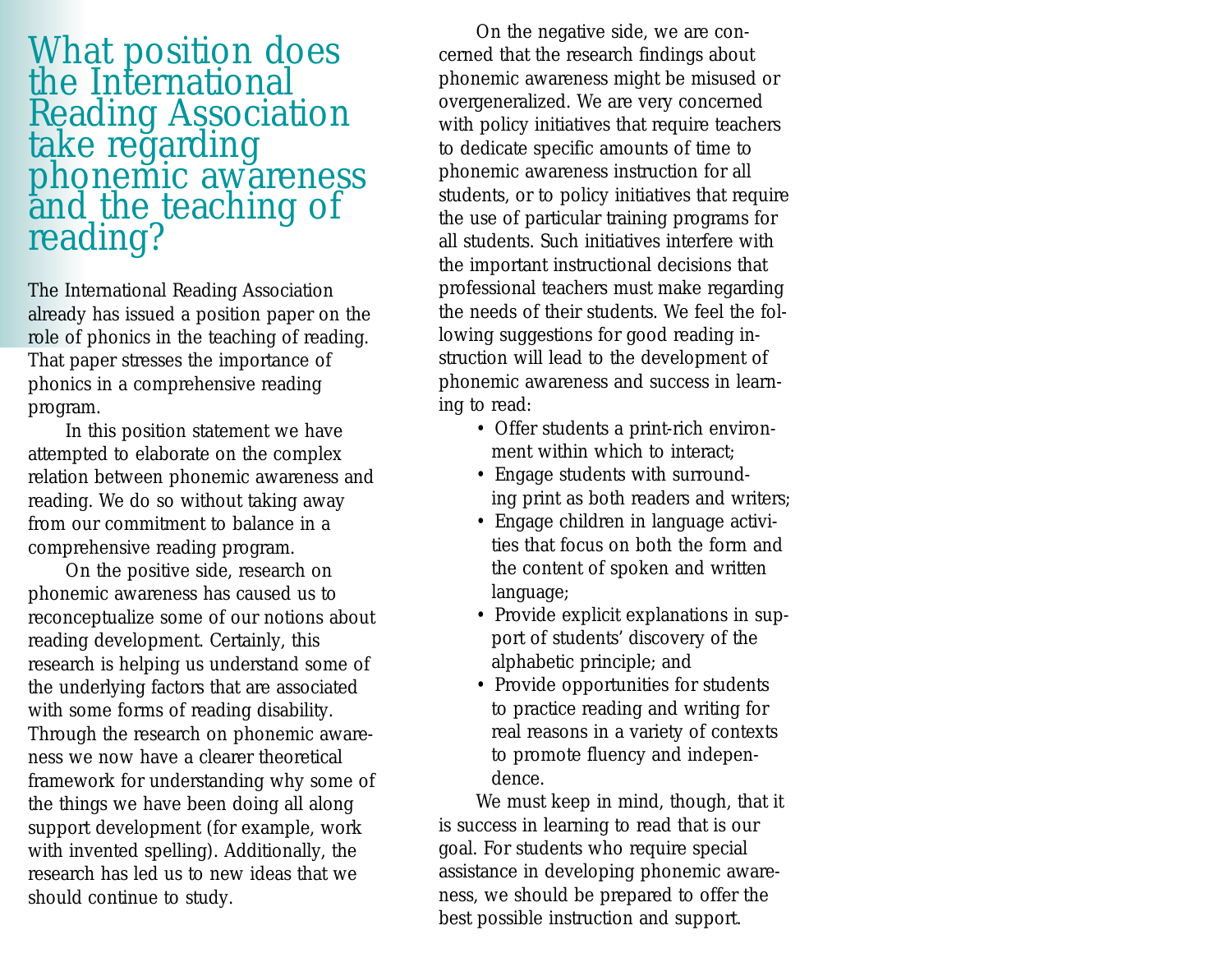# *Suggested Readings*

### *1. What is phonemic awareness?*

- Adams, M.J. (1990). *Beginning to read: Thinking and learning about print*. Cambridge, MA: Massachusetts Institute of Technology Press.
- Calfee, R.C., & Norman, K.A. (in press). Psychological perspectives on the early reading wars: The case of phonological awareness. *Teachers College Record*.
- Share, D.L. (1995). Phonological recoding and self-teaching: Sine qua non of reading acquisition. *Cognition*, *55*, 151–218.
- Stahl, S.A., & Murray, B. (1998). Issues involved in defining phonological awareness and its relation to early reading. In J.L. Metsala & L.C. Ehri (Eds.), *Word recognition in beginning literacy*. Hillsdale, NJ: Erlbaum.
- Yopp, H.K. (1988). The validity and reliability of phonemic awareness tests. *Reading Research Quarterly*, *23*, 159–177.

### *2. Why the sudden interest in phonemic awareness?*

- Bradley, L., & Bryant, P.E. (1983). Categorizing sounds and learning to read: A causal connection. *Nature*, *301*, 419–421.
- Goswami, U., & Bryant, P. (1990). *Phonological skills and learning to read*. Hove, UK: Erlbaum.
- MacDonald, G.W., & Cornwall, A. (1995). The relationship between phonological awareness and reading and spelling achievement eleven years later. *Journal of Learning Disabilities*, *28*, 523–527.
- Share, D., Jorm, A., Maclean, R., & Matthews, R. (1984). Sources of individual differences in reading achievement. *Journal of Educational Psychology*, *76*, 1309–1324.
- Stanovich, K.E. (1986). Matthew effects in reading: Some consequences of individual differences in the acquisition of literacy. *Reading Research Quarterly*, *21*, 360–407.
- Stanovich, K.E. (1995). Romance and reality. *The Reading Teacher*, *47*, 280–291.
- Stuart, M., & Coltheart, M. (1988). Does reading develop in a sequence of stages? *Cognition*, *30*, 139–181.
- Sulzby, E. (1983). A commentary on Ehri's critique of five studies related to letter-name knowledge and learning to read: Broadening the question. In L.M. Gentile, M.L. Kamil, & J.S. Blanchard (Eds.), *Reading research revisited*. Columbus, OH: Merrill. Wagner, R.K., & Torgesen, J.K. (1987). The nature of phonological processing and its causal role in the acquisition of
- reading skills. *Psychological Bulletin*, *101*, 192-212. Yopp, H.K. (1995). A test for assessing phonemic awareness in young children. *The Reading Teacher*, *49*, 20–29.

### *3. Isn't phonemic awareness just a 1990s word for phonics?*

- Ehri, L.C. (1997). Grapheme-phoneme knowledge is essential for learning to read words in English. In J.L. Metsala & L.C. Ehri (Eds.), *Word recognition in beginning literacy*. Hillsdale, NJ: Erlbaum.
- Stahl, S.A., & Murray, B. (1997). Issues involved in defining phonological awareness and its relation to early reading. In J.L. Metsala & L.C. Ehri (Eds.), *Word recognition in beginning literacy*. Hillsdale, NJ: Erlbaum.

### *4. How does phonemic awareness work to facilitate reading acquisition?*

- Ehri, L.C. (1991). Development of the ability to read words. In R. Barr, M.L. Kamil, P.B. Mosenthal, & P.D. Pearson (Eds.), *Handbook of reading research: Volume 2* (pp. 383–417). White Plains, NY: Longman.
	- Goswami, U., & Bryant, P. (1990). *Phonological skills and learning to read*. Hove, UK: Erlbaum.
	- Gough, P., & Hillinger, M. (1980). Learning to read: An unnatural act. *Bulletin of the Orton Society, 30*, 180–196.
	- Hoover, W., & Gough, P. (1990). The simple view of reading. *Reading and Writing: An Interdisciplinary Journal, 2*, 127–160.

### *5. Is phonemic awareness a single, momentary insight? Or, is it best described as a skill that develops gradually*

#### *over time?*

- Christensen, C.A. (1997). Onset, rhymes, and phonemes in learning to read. *Scientific Studies of Reading, 1*, 341–358. Nation, K., & Hulme, C. (1997). Phonemic segmentation, not onset-rime segmentation skills, predicts early reading and
- spelling skills. *Reading Research Quarterly, 32*, 154–167.
- Stahl, S.A., & Murray, B.A. (1994). Defining phonological awareness and its relationship to early reading. *Journal of Educational Psychology, 86*, 221–234.
- Stanovich, K.E., Cunningham, A.E., & Cramer, B.B. (1984). Assessing phonological awareness in kindergarten children: Issues of task comparability. *Journal of Experimental Child Psychology, 38*, 175–190.
- Yopp, H.K. (1988). The validity and reliability of phonemic awareness tests. *Reading Research Quarterly, 23*, 159–177.

### *6. It has been stressed that phonemic awareness is an oral language skill and that it has nothing to do with print,*

### *letters, or phonics. Is this true?*

- Ehri, L. (1979). Linguistic insight: Threshold of reading acquisition. In T. Waller & G.E. MacKinnon (Eds.), *Reading research: Advances in theory and practice* (Vol. 1, pp. 63–114). New York: Academic Press.
- Huang, H.S., & Hanley, R.J. (1995). Phonological awareness and visual skills in learning to read Chinese and English. *Cognition, 54*, 73–98.
- Huang, H.S., & Hanley, R.J. (1997). A longitudinal study of phonological skills, and Chinese reading acquisition among first-graders in Taiwan. *International Journal of Behavioral Development, 20*(2), 249–268.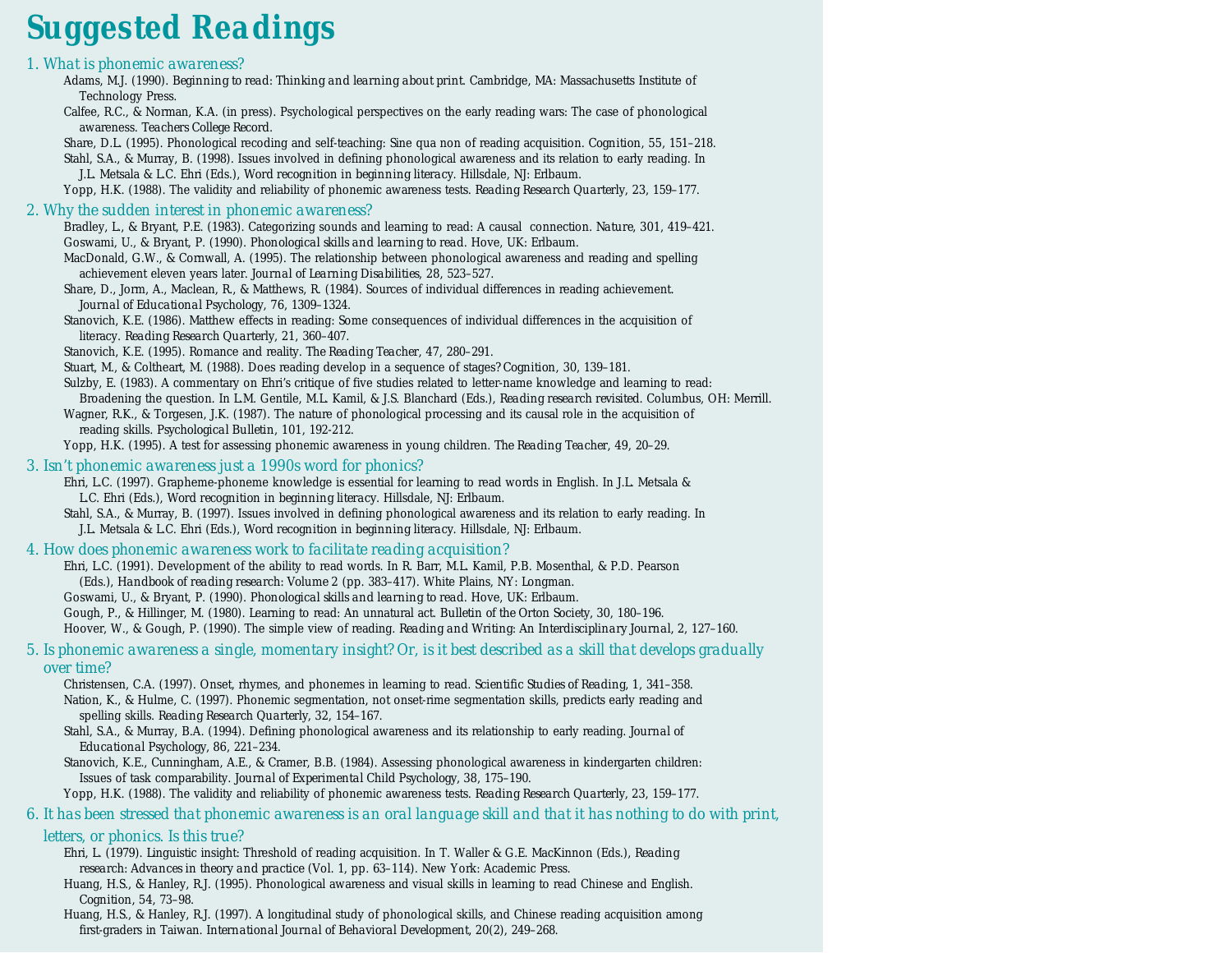Liberman, I., Shankweiler, D., Fischer, F., & Carter, B. (1974). Explicit syllable and phoneme segmentation in the young child. *Journal of Experimental Child Psychology, 18*, 201–212.

Mann, V. (1986). Phonological awareness: The role of reading experience. *Cognition, 24*, 65–92.

- Perfetti, C., Beck, I., Bell, L., & Hughes, C. (1987). Phonemic knowledge and learning to read are reciprocal: A longitudinal study of first grade children. *Merrill-Palmer Quarterly, 33*, 283–319.
- Read, C., Zhang, Y., Nie, H., & Ding, B. (1986). The ability to manipulate speech sounds depends on knowing alphabetic writing. *Cognition, 24*, 31–45.
- Wagner, R.K., Torgesen, J.K., & Rashotte, C.A. (1994). Development of reading-related phonological processing abilities: New evidence of bidirectional causality from a latent variable longitudinal study. *Developmental Psychology, 30*, 73–87.

### *7. How can phonemic awareness be taught?*

- Baker, L., Sonnenschein, S., Serpell, R., Scher, D., Fernandez-Fein, S., Munsterman, K., Hill, S., Goddard-Truitt, V., & Danseco, E. (1996). Early literacy at home: Children's experiences and parents' perspectives. *The Reading Teacher, 50*, 70–72. Ball, E.W., & Blachman, B.A. (1991). Does phoneme awareness training in kindergarten make a difference in early word
- recognition and developmental spelling? *Reading Research Quarterly, 26*(1), 49–66.
- Cunningham, A.E. (1990). Explicit versus implicit instruction in phonological awareness. *Journal of Experimental Child Psychology, 50*, 429–444.
- Ehri, L.C. (1984). How orthography alters spoken language competencies in children learning to read and spell. In J. Downing & R. Valtin (Eds.), *Language awareness and learning to read* (pp. 119–147). New York: Springer-Verlag.
- Lundberg, I., Frost, J., & Peterson, O.P. (1988). Effects of an extensive program for stimulating phonological awareness in preschool children. *Reading Research Quarterly, 23*, 264–284.
- McGuinness, D., McGuinness, C., & Donohue, J. (1995). Phonological training and the alphabetic principle: Evidence for reciprocal causality. *Reading Research Quarterly, 30*, 830–853.
- Scanlon, D.M., & Vellutino, F.R. (1997). A comparison of the instructional backgrounds and cognitive profiles of poor, average, and good readers who were initially identified as at risk for reading failure. *Scientific Studies of Reading, 1*, 191–216.
- Torgesen, J.K., Morgan, S.T., & Davis, C. (1992). Effects of two types of phonological awareness training on word learning in kindergarten children. *Journal of Educational Psychology, 84*, 364–370.
- Wagner, R.K., & Roshotte, C.A. (1993). *Does phonological awareness training really work? A meta-analysis.* Paper presented at the annual meeting of the American Educational Research Association, Atlanta, GA.
- Winsor, P., & Pearson, P.D. (1992). *Children at risk: Their phonemic awareness development in holistic instruction* (Technical Report No. 556). Champaign, IL: Center for the Study of Reading.

### *8. Do all children eventually develop phonemic awareness? Shouldn't we just let them develop this*

### *understanding naturally?*

Fletcher, J., Shaywitz, S., Shankweiler, D., Kayz, L., Liberman, I., Stuebing, K., Francis, D., Fowler, A., & Shaywitz, B. (1994). Cognitive profiles of reading disability: Comparisons of discrepancy and low achievement definitions. *Journal of Educational Psychology, 86*(1), 6–23.

### *9. What does this mean for classroom practice?*

- Adams, M.J., & Bruck, M. (1995). Resolving the"Great Debate." *American Educator, 8*, 7–20.
- Beck, I., & Juel, C. (1995). The role of decoding in learning to read. *American Educator, 8*, 21–25, 39-42.
- Griffith, P.L., & Olson, M.W. (1992). Phonemic awareness helps beginning readers break the code. *The Reading Teacher, 45*, 516–523.
- Murray, B.A., Stahl, S.A., & Ivey, M.G. (1996). Developing phoneme awareness through alphabet books. *Reading and Writing: An Interdisciplinary Journal, 8*, 307–322.
- Richgels, D., Poremba, K.J., & McGee, L.M. (1996). Kindergartners talk about print: Phonemic awareness in meaningful contexts. *The Reading Teacher, 49*, 632–642.
- Yopp, H.K. (1992). Developing phonemic awareness in young children. *The Reading Teacher, 45*, 696–703.
- Yopp, H.K. (1995). Read-aloud books for developing phonemic awareness: An annotated bibliography. *The Reading Teacher, 48*, 538–543.
- *10. What about the 20% of children who are not getting phonemic awareness by the middle of first grade?* 
	- Juel, C. (1994). *Learning to read and write in one elementary school*. New York: Springer-Verlag. Liberman, I.Y., Shankweiler, D., & Liberman, A.M. (1991). The alphabetic principle and learning to read. In *Phonology and reading disability: Solving the reading puzzle*. Washington, DC: International Academy for Research in Learning Disabilities, U.S. Department of Health and Human Services, Public Health Service; National Institutes of Health.
	- Snow, C.E., Barnes, W.S., Chandler, J., Goodman, I.F., & Hemphill, L. (1991). *Unfulfilled expectations: Home and school influences on literacy*. Cambridge, MA: Harvard University Press.
	- Stanovich, K.E. (1986). Matthew effects in reading: Some consequences of individual differences in the acquisition of literacy. *Reading Research Quarterly, 21*, 360–407.
	- Torgesen, J.K., Wagner, R.K., & Rashotte, C.A. (1997). Prevention and remediation of severe reading disabilities: Keeping the end in mind. *Scientific Studies of Reading, 1*, 217–234.